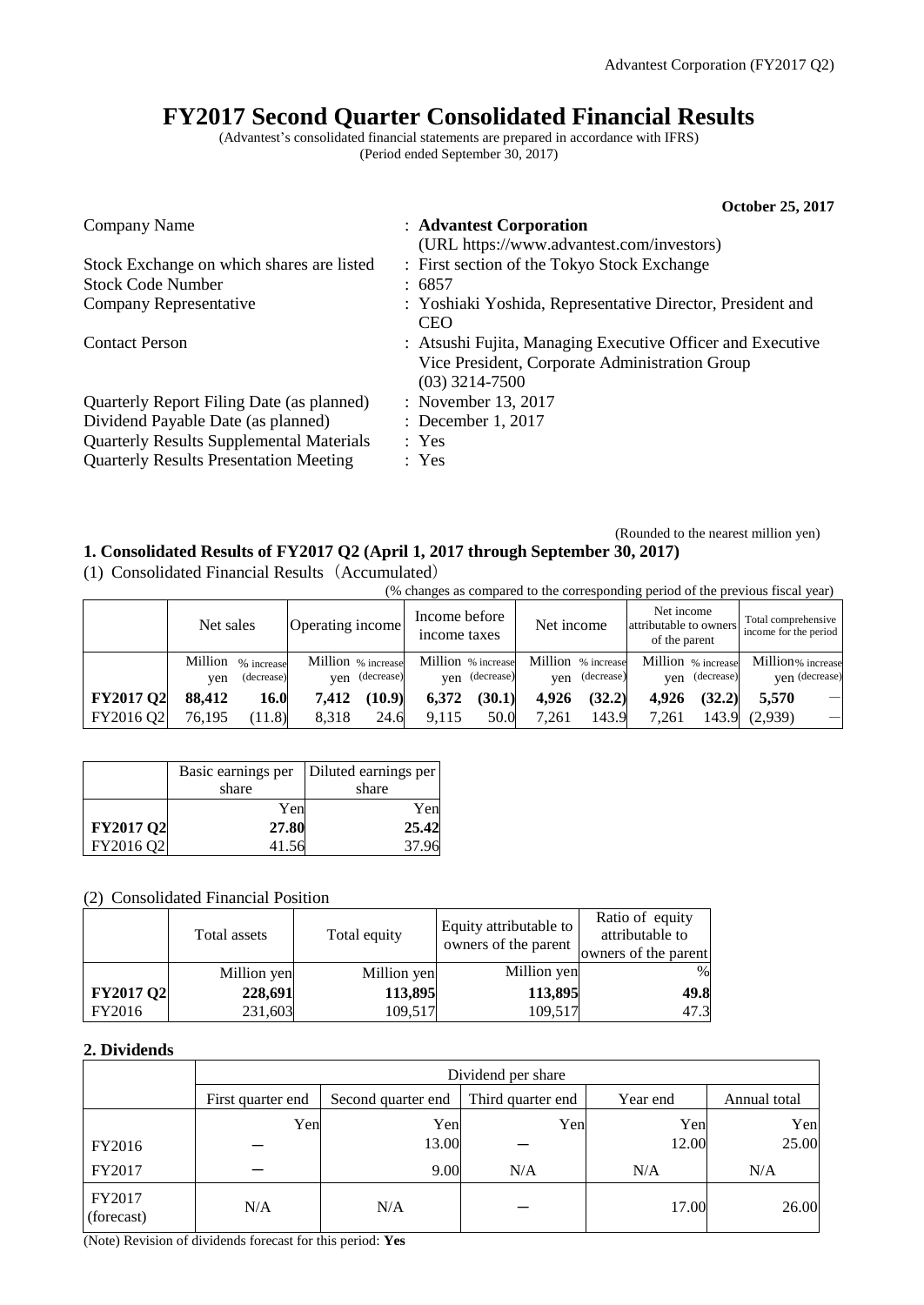|        |              |  |                                                             |   |             |      |                                                       |      | (% changes as compared to the previous fiscal year) |      |       |
|--------|--------------|--|-------------------------------------------------------------|---|-------------|------|-------------------------------------------------------|------|-----------------------------------------------------|------|-------|
|        | Net sales    |  | Income before<br>Operating<br>income taxes<br><i>n</i> come |   | Net income  |      | Net income<br>attributable to Owners<br>of the parent |      | Earning<br>per share                                |      |       |
|        | Million yen  |  | % Million yen                                               | % | Million yen | $\%$ | Million yen                                           | $\%$ | Million yen                                         | $\%$ | Yen   |
| FY2017 | 180,000 15.4 |  | 18,000 29.4                                                 |   | 17,000 13.2 |      | 14.500                                                | 2.1  | 14.500                                              | 2.1  | 81.77 |

#### **3. Projected Results for FY2017 (April 1, 2017 through March 31, 2018)**

(Note) Revision of projected results for this period: **Yes**

For details, please refer to the (4) Near-term Prospects, page 5.

#### **4. Others**

- (1) Material changes in subsidiaries during this period (changes in scope of consolidation resulting from changes in subsidiaries): None
- (2) Changes in accounting policies and accounting estimates
	- 1) Changes in accounting policies required by IFRS: None
	- 2) Changes arising from factors other than 1: None
	- 3) Changes in accounting estimates: None
- (3) Number of issued and outstanding share (ordinary share):
	- 1) Number of issued and outstanding share at the end of each fiscal period (including treasury share): FY2017 Q2 199,566,770 shares; FY2016 199,566,770 shares.
	- 2) Number of treasury share at the end of each fiscal period: FY2017 Q2 22,121,656 shares; FY2016 22,736,166 shares.
	- 3) Average number of outstanding share for each period (cumulative term): FY2017 Q2 177,199,310 shares; FY2016 Q2 174,692,143 shares.

#### **Status of Quarterly Review Procedures**

This quarterly financial results report is not subject to quarterly review procedures by independent auditors.

#### **Explanation on the Appropriate Use of Future Earnings Projections and Other Special Instructions**

This document contains "forward-looking statements" that are based on Advantest's current expectations, estimates and projections. These forward-looking statements are subject to known and unknown risks, uncertainties and other factors that may cause Advantest's actual results, levels of activities, performance or achievements to be materially different from those expressed or implied by such forward-looking statements. These factors include: (i) changes in demand for the products and services produced and offered by Advantest's customers, including semiconductors, communications services and electronic goods; (ii) circumstances relating to Advantest's investment in technology, including its ability to timely develop products that meet the changing needs of semiconductor manufacturers, communications network equipment and components makers and service providers; (iii) significant changes in the competitive environment in the major markets where Advantest purchases materials, components and supplies for the production of its products or where its products are produced, distributed or sold; and (iv) changes in economic conditions, currency exchange rates or political stability in the major markets where Advantest procures materials, components and supplies for the production of its principal products or where its products are produced, distributed or sold.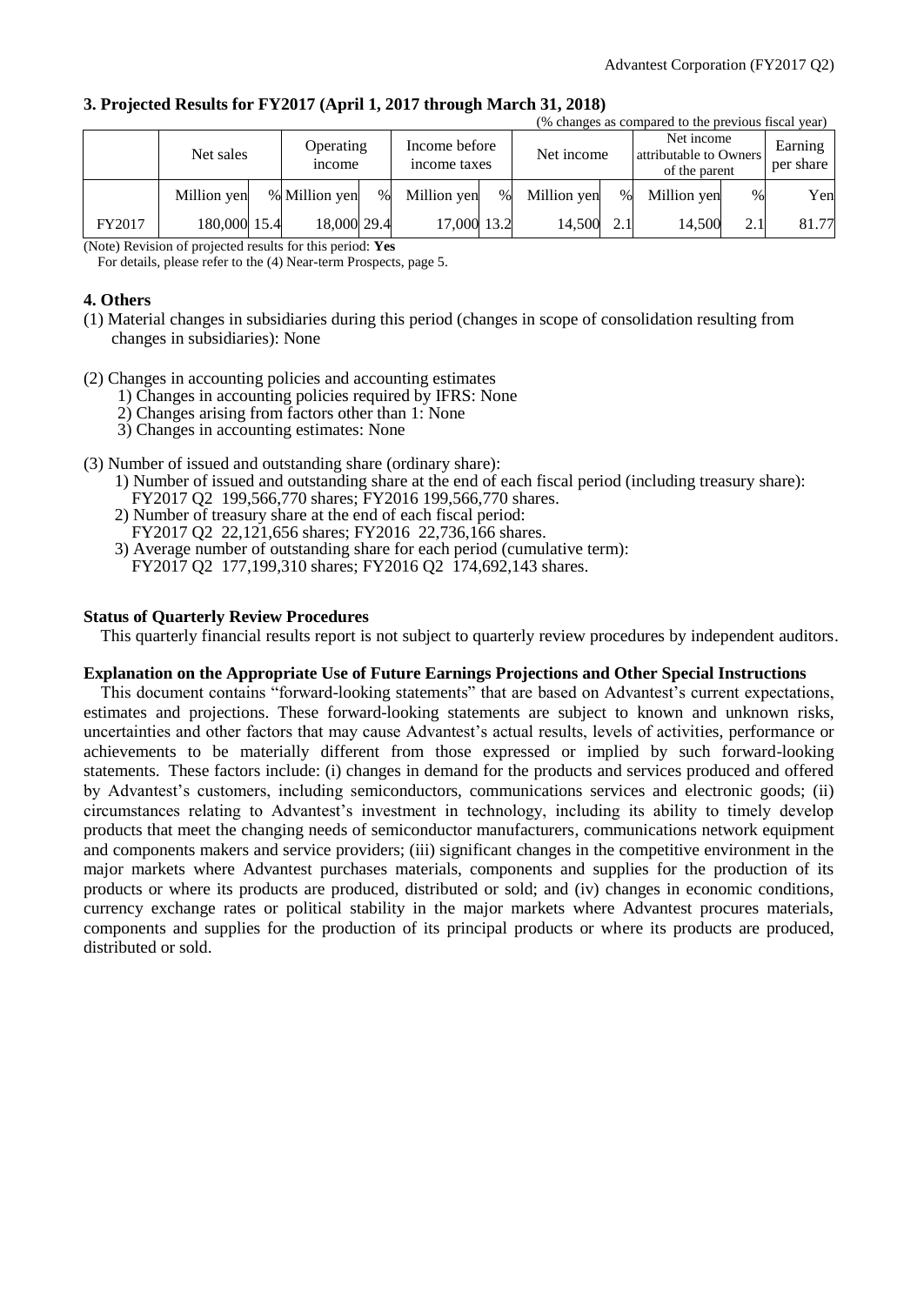# **Contents**

|                                                                                    | P. 2      |
|------------------------------------------------------------------------------------|-----------|
|                                                                                    | P. 2      |
|                                                                                    | P. 4      |
|                                                                                    | P. 4      |
|                                                                                    | P. 5      |
|                                                                                    | P. 6      |
| (1) Condensed Consolidated Statements of Financial Position ·····················  | $P_{0.6}$ |
| (2) Condensed Consolidated Statements of Profit or Loss and Condensed Consolidated |           |
|                                                                                    | P. 8      |
|                                                                                    | P. 11     |
| (4) Condensed Consolidated Statements of Cash Flows                                | P. 12     |
| (5) Notes to the Condensed Consolidated Financial Statements                       | P. 13     |
|                                                                                    | P. 13     |
|                                                                                    | P. 13     |
| FY2017 Second Quarter Consolidated Financial Results Overview ··················   | P. 15     |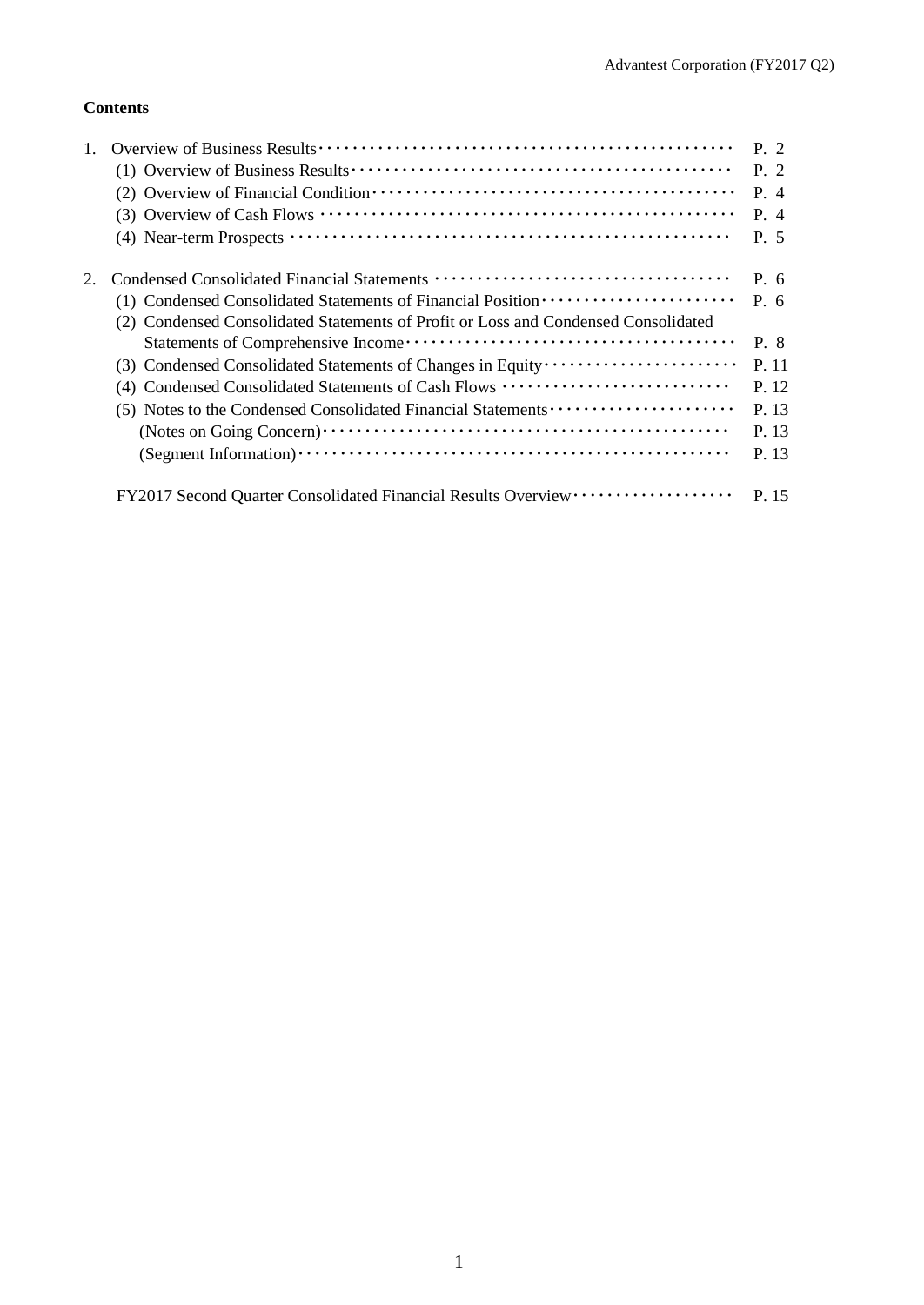$(in$  billion  $van$ 

#### 1. Overview of Business Results

#### (1) Overview of Business Results

Consolidated Financial Results of FY2017 Q2 (April 1, 2017 through September 30, 2017)

|                            |                                        |                                        | THE OTHER YEAR.                                                                                     |
|----------------------------|----------------------------------------|----------------------------------------|-----------------------------------------------------------------------------------------------------|
|                            | Six months ended<br>September 30, 2016 | Six months ended<br>September 30, 2017 | As compared to the<br>corresponding period of<br>the previous<br>fiscal year<br>increase (decrease) |
| Orders received            | 72.3                                   | 105.6                                  | 46.1%                                                                                               |
| Net sales                  | 76.2                                   | 88.4                                   | 16.0%                                                                                               |
| Operating income           | 8.3                                    | 7.4                                    | $(10.9\%)$                                                                                          |
| Income before income taxes | 9.1                                    | 6.4                                    | $(30.1\%)$                                                                                          |
| Net income                 | 7.3                                    | 4.9                                    | $(32.2\%)$                                                                                          |

The global economy continued a gradual recovery overall in Advantest's first half of fiscal year 2017. In developed countries, the US economy was steady, and economic recovery was seen to accelerate in Europe, Japan. In emerging economies, such as China, economic growth continued.

In semiconductor-related markets, demand for automotive semiconductors and sensors grew due to developments such as advances in automotive electronics. Moreover, there was a significant increase in demand for memory semiconductors such as 3D NAND flash memory for data centers, and active investment was carried out to strengthen production capacity. However, due to prolonged production adjustments for Chinese smartphones, investment in production equipment for related semiconductors was sluggish.

Average currency exchange rates for this period were 1 USD to 111 JPY (107 JPY in the corresponding period of the previous fiscal year) and 1 Euro to 124 JPY (120 JPY in the corresponding period of the previous fiscal year).

In this business environment, Advantest made an effort to increase our share in the high-demand memory semiconductor and automotive semiconductor test equipment markets to limit the impact of the decline in capital expenditure in smartphone-related semiconductors.

As a result, orders received were (Y) 105.6 billion (46.1 % increase in comparison to the corresponding period in the previous fiscal year) and net sales were (Y) 88.4 billion (16.0% increase in comparison to the corresponding period in the previous fiscal year). In terms of profits, operating income fell 10.9 % to (Y) 7.4 billion due to the decrease of sales ratio of highly profitable smartphone-related semiconductor products in our product mix in comparison to the corresponding period in the previous fiscal year, and the result of investment in the expansion of capacity to supply products. Foreign exchange losses in dollar-denominated assets of Europe subsidiaries increased due to the appreciation of the Euro versus USD. Income before income taxes was (Y) 6.4 billion (30.1 % decrease in comparison to the corresponding period in the previous fiscal year), and net income was (Y) 4.9 billion (32.2 % decrease in comparison to the corresponding period in the previous fiscal year). The percentage of net sales to overseas customers was 92.3% (89.1% in comparison to the corresponding period in the previous fiscal year).

Conditions of business segments are described below.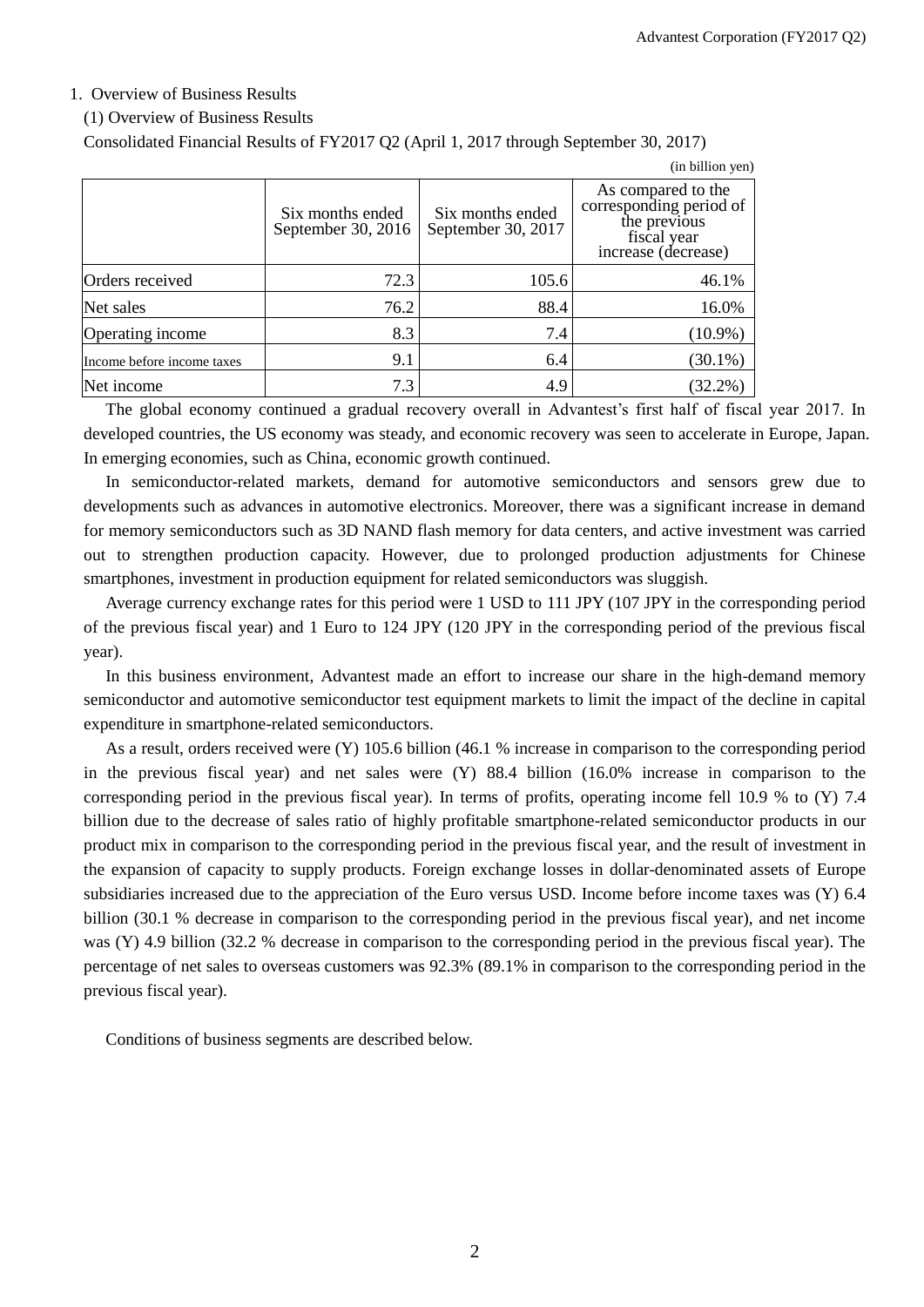|                 |                                        |                                        | (in billion yen)                                                                                    |
|-----------------|----------------------------------------|----------------------------------------|-----------------------------------------------------------------------------------------------------|
|                 | Six months ended<br>September 30, 2016 | Six months ended<br>September 30, 2017 | As compared to the<br>corresponding period of<br>the previous<br>fiscal year<br>increase (decrease) |
| Orders received | 47.1                                   | 70.4                                   | 49.6%                                                                                               |
| Net sales       | 51.3                                   | 57.7                                   | 12.3%                                                                                               |
| Segment income  | 11.5                                   | 7.7                                    | $(33.2\%)$                                                                                          |

<Semiconductor and Component Test System Segment>

Advantest's non-memory semiconductor test system business saw a slump in capital investment by semiconductor companies caused by the impact of Chinese smartphone inventory adjustments. Meanwhile, demand for automotive semiconductor test systems, along with OLED and LCD driver products continued to be strong. In the memory semiconductor test system sector, orders and sales increased significantly in comparison to the corresponding period in the previous fiscal year due to the execution of large-scale capital investments by semiconductor manufacturers.

As a result of the above, orders received were (Y) 70.4 billion (49.6% increase in comparison to the corresponding period in the previous fiscal year), net sales were  $(Y)$  57.7 billion (12.3% increase in comparison to the corresponding period in the previous fiscal year), and segment income was (Y) 7.7 billion (33.2% decrease in comparison to the corresponding period in the previous fiscal year).

< Mechatronics System Segment>

|                 |                                        |                                        | (in billion yen)                                                                                    |
|-----------------|----------------------------------------|----------------------------------------|-----------------------------------------------------------------------------------------------------|
|                 | Six months ended<br>September 30, 2016 | Six months ended<br>September 30, 2017 | As compared to the<br>corresponding period of<br>the previous<br>fiscal year<br>increase (decrease) |
| Orders received | 11.4                                   | 22.0                                   | 92.7%                                                                                               |
| Net sales       | 10.9                                   | 16.8                                   | 54.7%                                                                                               |
| Segment income  | (1.4)                                  | 0.7                                    |                                                                                                     |

The Mechatronics System Segment saw sales of device interface products, which correlate with memory semiconductor test system demand, increase as memory semiconductor manufacturers actively invested in enhancing production capacity. Furthermore, robust investment in automotive semiconductors supported demand for test handlers.

As a result of the above, orders received were (Y) 22.0 billion (92.7% increase in comparison to the corresponding period in the previous fiscal year), net sales were (Y) 16.8 billion (54.7% increase in comparison to the corresponding period in the previous fiscal year), and segment income was (Y) 0.7 billion ((Y) 2.1 billion improvement in comparison to the corresponding period in the previous fiscal year).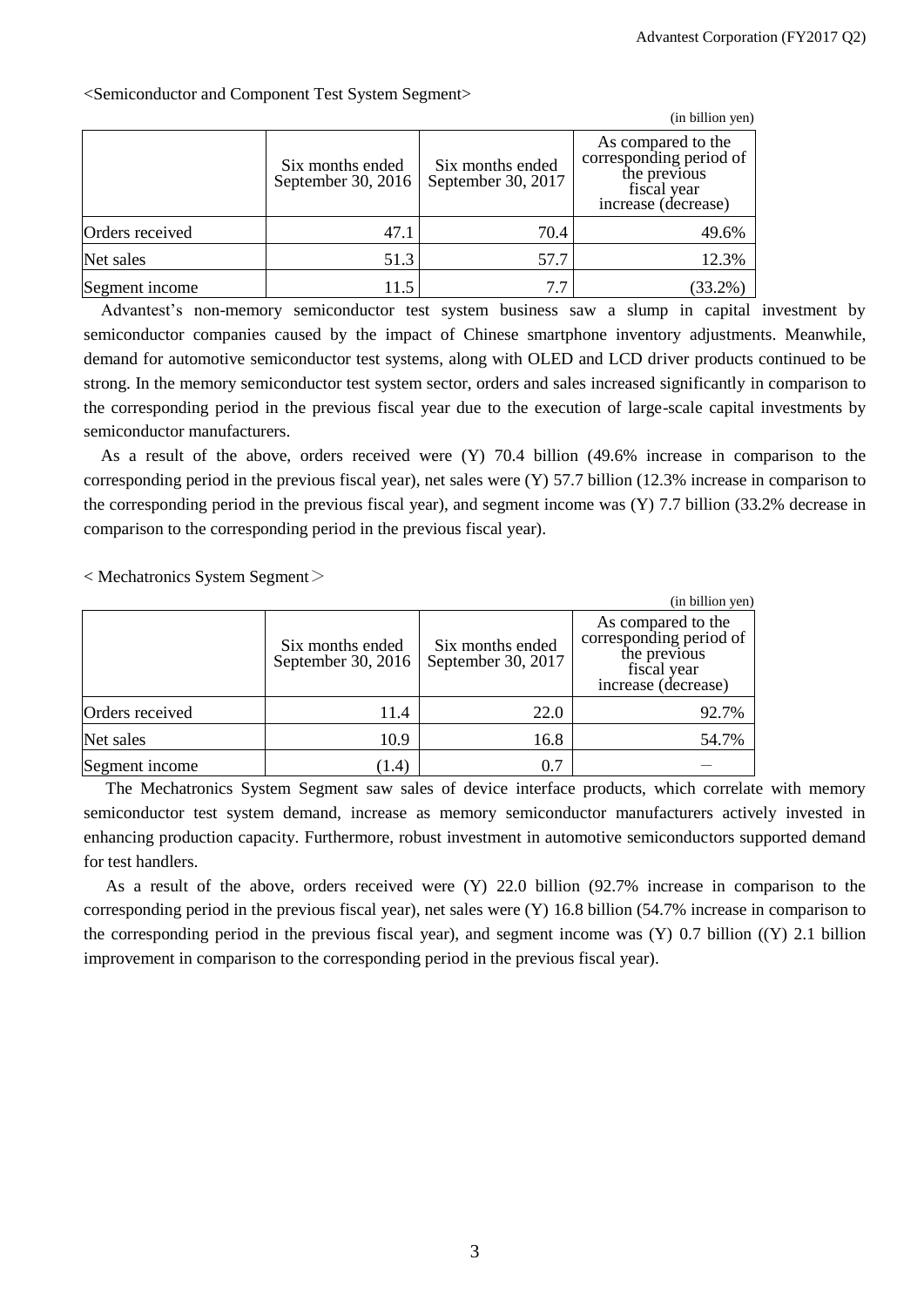|                 |                                        |                                        | (in billion yen)                                                                                    |
|-----------------|----------------------------------------|----------------------------------------|-----------------------------------------------------------------------------------------------------|
|                 | Six months ended<br>September 30, 2016 | Six months ended<br>September 30, 2017 | As compared to the<br>corresponding period of<br>the previous<br>fiscal year<br>increase (decrease) |
| Orders received | 13.8                                   | 13.2                                   | $(4.4\%)$                                                                                           |
| Net sales       | 14.0                                   | 13.9                                   | $(0.5\%)$                                                                                           |
| Segment income  | 1.6                                    | 1.1                                    | $(28.9\%)$                                                                                          |

In the Services, Support and Others Segment, there was stable demand for our field services in an environment of increased production in the semiconductor market overall. Moreover, the investment for future growth of sales in SSD Tester sector has been made.

As a result of the above, orders received were (Y) 13.2 billion (4.4% decrease in comparison to the corresponding period in the previous fiscal year), net sales were (Y) 13.9 billion (0.5% decrease in comparison to the corresponding period in the previous fiscal year), and segment income was (Y) 1.1 billion (28.9% decrease in comparison to the corresponding period in the previous fiscal year).

## (2) Overview of Financial Condition

Total assets at September 30, 2017 amounted to (Y) 228.7 billion, a decrease of (Y) 2.9 billion compared to March 31, 2017, primarily due to a decrease of  $(Y)$  3.6 billion in cash and cash equivalents and  $(Y)$  2.2 billion in trade and other receivables, respectively, offset by an increase of (Y) 3.6 billion in inventories. The amount of total liabilities was (Y) 114.8 billion, a decrease of (Y) 7.3 billion compared to March 31, 2017, primarily due to a decrease of (Y) 15.0 billion in redemption of corporate bonds, offset by an increase of (Y) 3.3 billion in trade and other payables and (Y) 2.5 billion in retirement benefit liabilities respectively. Total Equity was (Y) 113.9 billion. Ratio of equity attributable to owners of the parent was 49.8%, an increase of 2.5 percentage points from March 31, 2017.

## (3) Overview of Cash Flows

Cash and cash equivalents held at September 30, 2017 were (Y) 91.7 billion, a decrease of (Y) 3.6 billion from March 31, 2017. Significant cash flows during the six-month period of this fiscal year and their causes are described below.

Net cash provided by operating activities was (Y) 11.0 billion (net cash inflow of (Y) 18.2 billion in the corresponding period of the previous fiscal year). This amount was primarily attributable to a decrease of (Y) 2.5 billion in trade and other receivables, an increase of (Y) 3.1 billion in trade and other payables and adjustments of non-cash items such as depreciation and amortization in addition to the income before income taxes of (Y) 6.4 billion.

Net cash provided by investing activities was (Y) 0.8 billion (net cash outflow of (Y) 1.4 billion in the corresponding period of the previous fiscal year). This amount was primarily attributable to proceeds from sale of property, plant and equipment in the amount of (Y) 1.8 billion and payments for acquisition of property, plant and equipment in the amount of (Y) 1.3 billion.

Net cash used in financing activities was (Y) 16.2 billion (net cash outflow of (Y) 1.1 billion in the corresponding period of the previous fiscal year). This amount was primarily attributable to redemption of corporate bonds of (Y) 15.0 billion and dividends paid of (Y) 2.1 billion.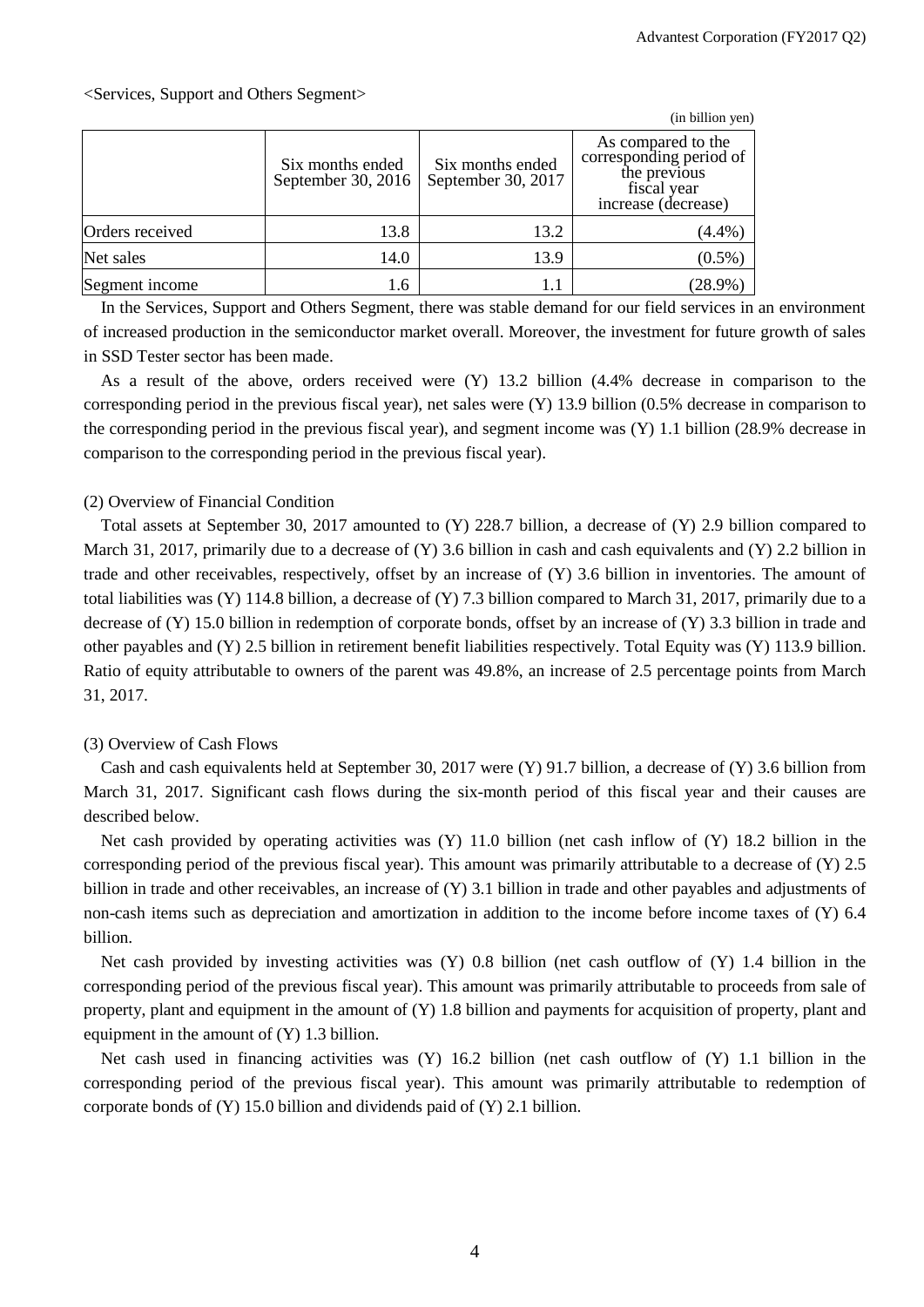#### (4) Near-term Prospects

The increased adoption of AI and the IoT, as well as data center growth to support these technologies, Advanced Driver Assistance Systems (ADAS) in the automotive industry, advanced smartphones, and fifthgeneration mobile telecommunications systems (5G) argue that a growing social emphasis on safety and comfort will drive continued growth in the semiconductor industry and related markets.

The outlook for the semiconductor test equipment market, which is Advantest's primary profit base, is that the strong business environment is expected to continue for non-memory semiconductor test systems in automotive and display driver applications. The recovery in demand for test systems related to Chinese smartphones, which has been sluggish since the beginning of the fiscal year, has been delayed compared to initial estimates, and at present, the full-scale recovery is expected to begin in the fourth quarter.

In the memory sector, we anticipate memory semiconductor manufacturers' capital investment in test systems to further accelerate as demand for memory semiconductors grows.

Based on this outlook, Advantest will endeavor to maximize sales this fiscal year, expand our share of the semiconductor test equipment market, and continue to reinforce our semiconductor test equipment peripherals business. Furthermore, amid business conditions that are expected to continue to be favorable from next fiscal year onwards, Advantest will continuously strengthen investment in the expansion of capacity to supply products to meet rapidly increasing orders received from the second half of this fiscal year, in addition to the current strengthening of R&D investment in growth areas.

As a result, based on the progress in Advantest's first half of fiscal year 2017, the near-term outlook for each business segment, the execution of strategic investment for business expansion, and recent foreign exchange rates, Advantest's consolidated results forecast for FY2017 has been revised upwards from our forecast published in July 2017. Our new forecast calls for sales of (Y) 180.0 billion (formerly (Y) 172.0 billion) while the operating income of (Y) 18.0 billion remains unchanged, income before income taxes of (Y) 17.0 billion (formerly (Y) 18.2 billion), and net income of (Y) 14.5 billion (formerly (Y) 15.0 billion). These forecasts are based on foreign exchange rates of 1 USD to 110 JPY, which is unchanged, and 1 Euro to 130 JPY, which is a depreciation of 10 Yen against the Euro in comparision to the assumptions published in July 2017.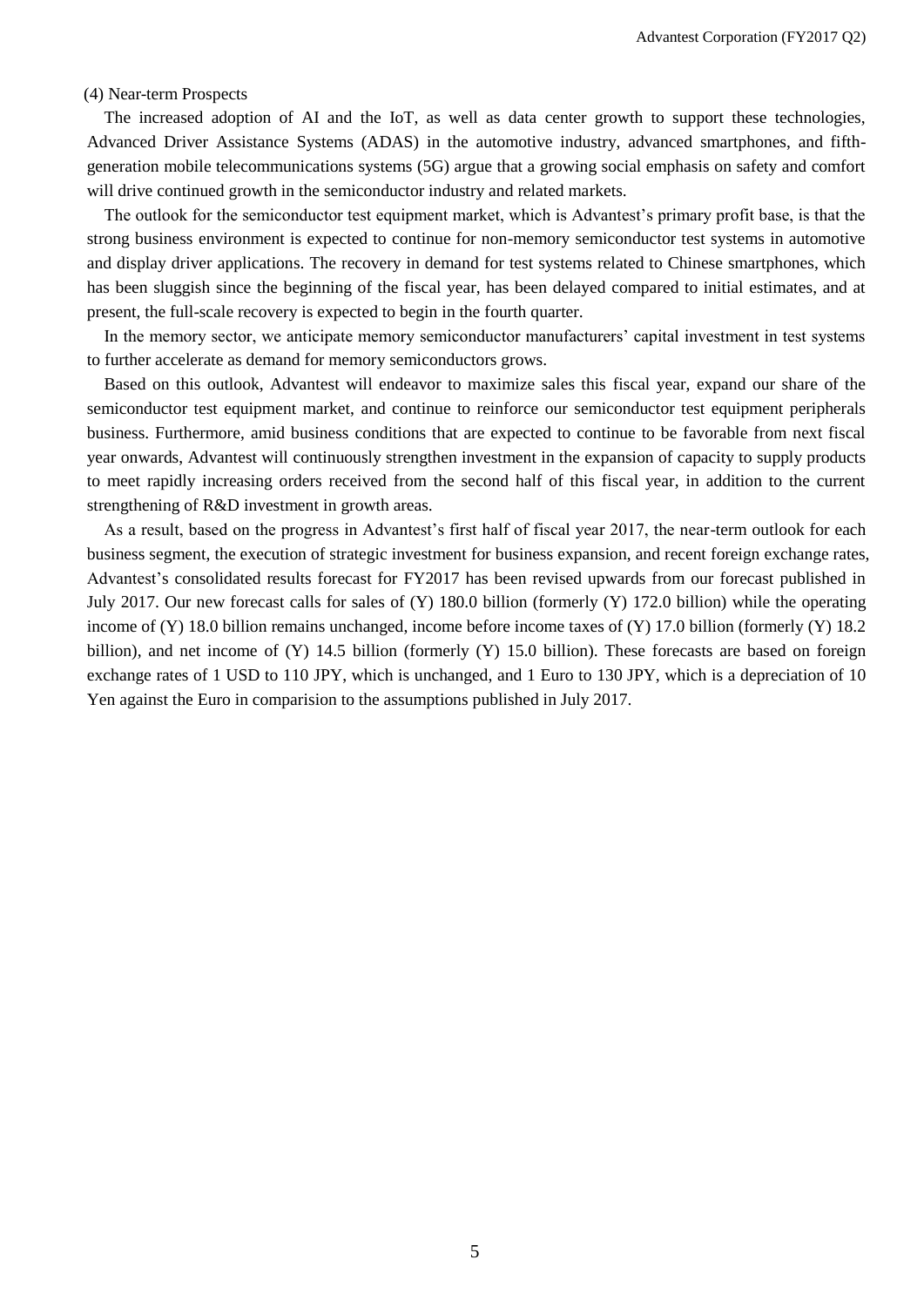# 2. Condensed Consolidated Financial Statements

(1) Condensed Consolidated Statements of Financial Position

|                                    |                | Millions of Yen    |
|------------------------------------|----------------|--------------------|
|                                    | As of          | As of              |
|                                    | March 31, 2017 | September 30, 2017 |
| Assets                             |                |                    |
| Current assets                     |                |                    |
| Cash and cash equivalents          | 95,324         | 91,747             |
| Trade and other receivables        | 32,451         | 30,206             |
| Inventories                        | 39,093         | 42,671             |
| Other current assets               | 2,976          | 3,893              |
| Subtotal                           | 169,844        | 168,517            |
| Assets held for sale               | 1,295          |                    |
| Total current assets               | 171,139        | 168,517            |
| Non-current assets                 |                |                    |
| Property, plant and equipment, net | 29,915         | 29,408             |
| Goodwill and intangible assets     | 16,479         | 16,683             |
| Other financial assets             | 3,625          | 2,504              |
| Deferred tax assets                | 10,282         | 11,095             |
| Other non-current assets           | 163            | 484                |
| Total non-current assets           | 60,464         | 60,174             |
| Total assets                       | 231,603        | 228,691            |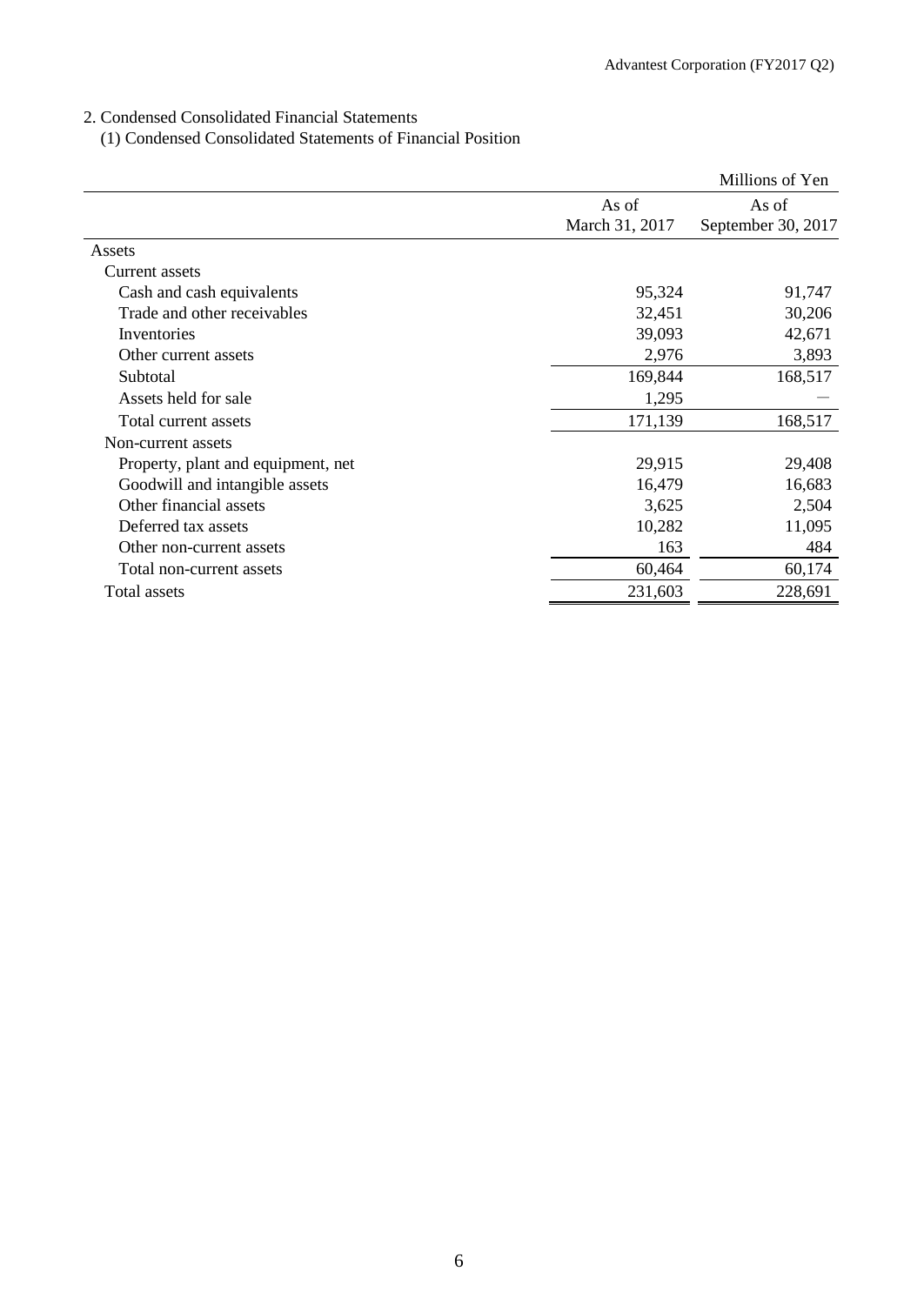|                                                                                                                                                                                                                                                                                                                                                                                                                                                                                                                     |                | Millions of Yen    |
|---------------------------------------------------------------------------------------------------------------------------------------------------------------------------------------------------------------------------------------------------------------------------------------------------------------------------------------------------------------------------------------------------------------------------------------------------------------------------------------------------------------------|----------------|--------------------|
|                                                                                                                                                                                                                                                                                                                                                                                                                                                                                                                     | As of          | As of              |
| Liabilities and Equity<br>Liabilities<br><b>Current liabilities</b><br>Trade and other payables<br><b>Bonds</b><br>Income tax payables<br>Provisions<br>Other financial liabilities<br>Other current liabilities<br><b>Total current liabilities</b><br>Non-current liabilities<br><b>Bonds</b><br>Other financial liabilities<br>Retirement benefit liabilities<br>Deferred tax liabilities<br>Other non-current liabilities<br>Total non-current liabilities<br>Share capital<br>Share premium<br>Treasury shares | March 31, 2017 | September 30, 2017 |
|                                                                                                                                                                                                                                                                                                                                                                                                                                                                                                                     |                |                    |
|                                                                                                                                                                                                                                                                                                                                                                                                                                                                                                                     |                |                    |
|                                                                                                                                                                                                                                                                                                                                                                                                                                                                                                                     |                |                    |
|                                                                                                                                                                                                                                                                                                                                                                                                                                                                                                                     | 28,489         | 31,819             |
|                                                                                                                                                                                                                                                                                                                                                                                                                                                                                                                     | 15,000         |                    |
|                                                                                                                                                                                                                                                                                                                                                                                                                                                                                                                     | 1,927          | 2,193              |
|                                                                                                                                                                                                                                                                                                                                                                                                                                                                                                                     | 1,643          | 1,729              |
|                                                                                                                                                                                                                                                                                                                                                                                                                                                                                                                     | 626            | 498                |
|                                                                                                                                                                                                                                                                                                                                                                                                                                                                                                                     | 3,749          | 5,495              |
|                                                                                                                                                                                                                                                                                                                                                                                                                                                                                                                     | 51,434         | 41,734             |
|                                                                                                                                                                                                                                                                                                                                                                                                                                                                                                                     |                |                    |
|                                                                                                                                                                                                                                                                                                                                                                                                                                                                                                                     | 29,745         | 29,808             |
|                                                                                                                                                                                                                                                                                                                                                                                                                                                                                                                     | 39             |                    |
|                                                                                                                                                                                                                                                                                                                                                                                                                                                                                                                     | 38,865         | 41,326             |
|                                                                                                                                                                                                                                                                                                                                                                                                                                                                                                                     | 420            | 286                |
|                                                                                                                                                                                                                                                                                                                                                                                                                                                                                                                     | 1,583          | 1,642              |
|                                                                                                                                                                                                                                                                                                                                                                                                                                                                                                                     | 70,652         | 73,062             |
| <b>Total liabilities</b>                                                                                                                                                                                                                                                                                                                                                                                                                                                                                            | 122,086        | 114,796            |
| Equity                                                                                                                                                                                                                                                                                                                                                                                                                                                                                                              |                |                    |
|                                                                                                                                                                                                                                                                                                                                                                                                                                                                                                                     | 32,363         | 32,363             |
|                                                                                                                                                                                                                                                                                                                                                                                                                                                                                                                     | 44,319         | 44,069             |
|                                                                                                                                                                                                                                                                                                                                                                                                                                                                                                                     | (86,039)       | (83,712)           |
| Retained earnings                                                                                                                                                                                                                                                                                                                                                                                                                                                                                                   | 113,676        | 115,333            |
| Other components of equity                                                                                                                                                                                                                                                                                                                                                                                                                                                                                          | 5,198          | 5,842              |
| Total equity attributable to<br>owners of the parent                                                                                                                                                                                                                                                                                                                                                                                                                                                                | 109,517        | 113,895            |
| Total equity                                                                                                                                                                                                                                                                                                                                                                                                                                                                                                        | 109,517        | 113,895            |
| Total liabilities and equity                                                                                                                                                                                                                                                                                                                                                                                                                                                                                        | 231,603        | 228,691            |
|                                                                                                                                                                                                                                                                                                                                                                                                                                                                                                                     |                |                    |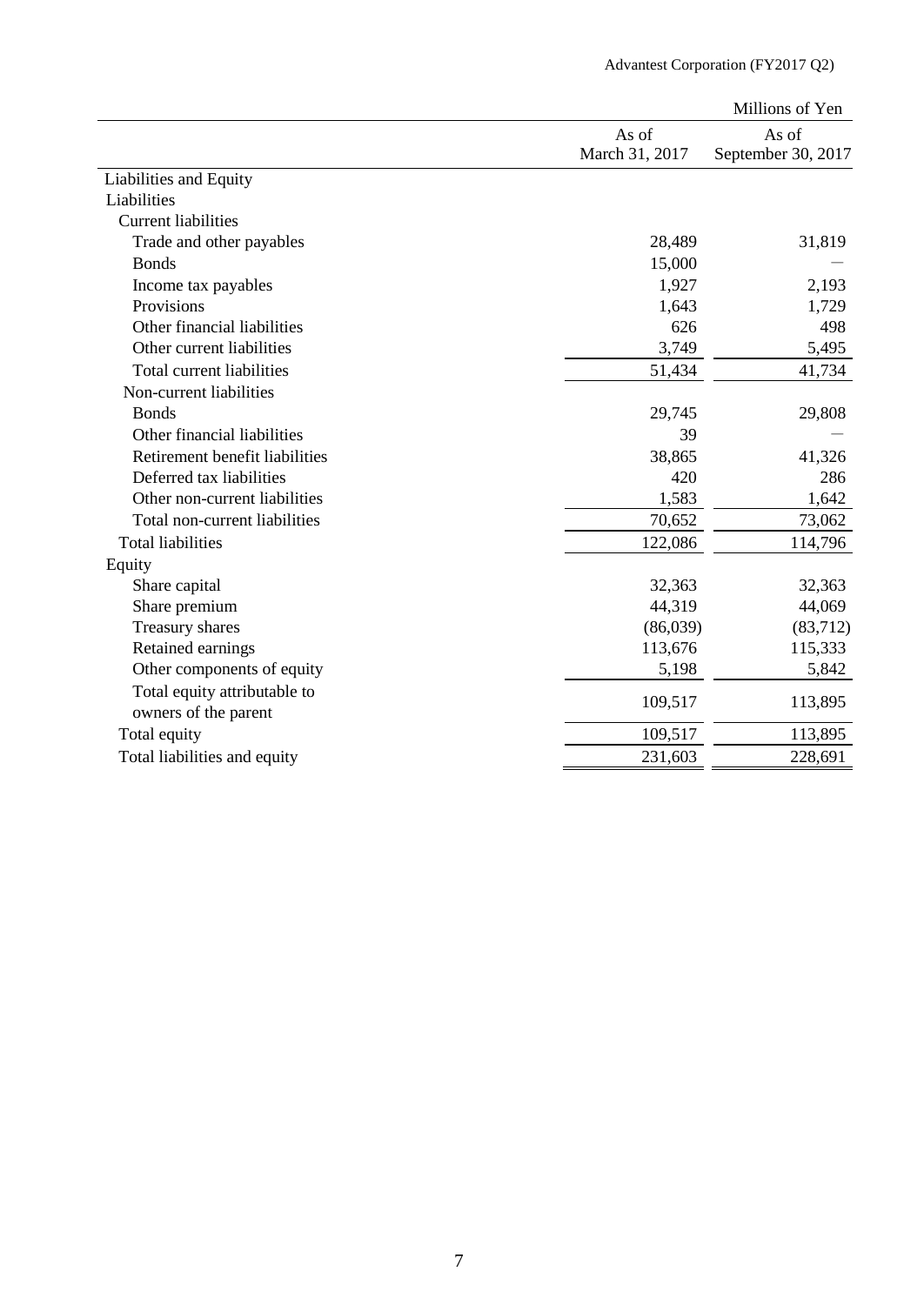(2) Condensed Consolidated Statements of Profit or Loss and Condensed Consolidated Statements of Comprehensive Income

Condensed Consolidated Statements of Profit or Loss

|                                                 |                                        | Millions of Yen                        |
|-------------------------------------------------|----------------------------------------|----------------------------------------|
|                                                 | Six months ended<br>September 30, 2016 | Six months ended<br>September 30, 2017 |
| Net sales                                       | 76,195                                 | 88,412                                 |
| Cost of sales                                   | (29, 850)                              | (42, 956)                              |
| Gross profit                                    | 46,345                                 | 45,456                                 |
| Selling, general and<br>administrative expenses | (38, 128)                              | (38, 588)                              |
| Other income                                    | 231                                    | 580                                    |
| Other expenses                                  | (130)                                  | (36)                                   |
| Operating income                                | 8,318                                  | 7,412                                  |
| Financial income                                | 908                                    | 561                                    |
| Financial expenses                              | (111)                                  | (1,601)                                |
| Income before income taxes                      | 9,115                                  | 6,372                                  |
| Income taxes                                    | (1, 854)                               | (1,446)                                |
| Net income                                      | 7,261                                  | 4,926                                  |
| Net income attributable to:                     |                                        |                                        |
| Owners of the parent                            | 7,261                                  | 4,926                                  |
| Earnings per share:                             |                                        | Yen                                    |
| <b>Basic</b>                                    | 41.56                                  | 27.80                                  |
| Diluted                                         | 37.96                                  | 25.42                                  |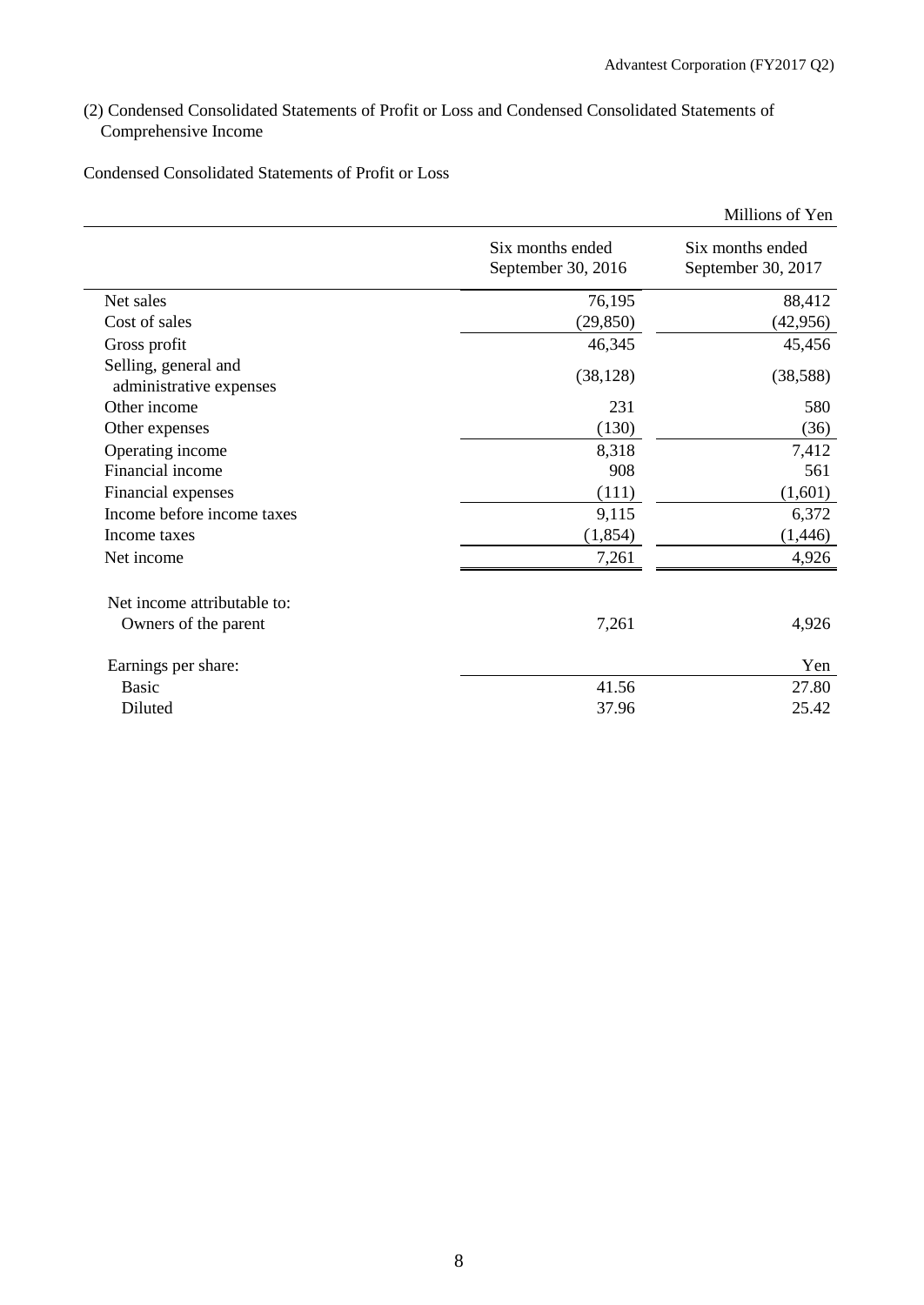|                                                 |                                          | Millions of Yen                          |
|-------------------------------------------------|------------------------------------------|------------------------------------------|
|                                                 | Three months ended<br>September 30, 2016 | Three months ended<br>September 30, 2017 |
| Net sales                                       | 35,526                                   | 47,715                                   |
| Cost of sales                                   | (14, 459)                                | (22, 839)                                |
| Gross profit                                    | 21,067                                   | 24,876                                   |
| Selling, general and<br>administrative expenses | (18, 531)                                | (20, 173)                                |
| Other income                                    | 93                                       | 499                                      |
| Other expenses                                  | (49)                                     | (16)                                     |
| Operating income                                | 2,580                                    | 5,186                                    |
| Financial income                                | 411                                      | 107                                      |
| Financial expenses                              | (55)                                     | (488)                                    |
| Income before income taxes                      | 2,936                                    | 4,805                                    |
| Income taxes                                    | (650)                                    | (870)                                    |
| Net income                                      | 2,286                                    | 3,935                                    |
| Net income attributable to:                     |                                          |                                          |
| Owners of the parent                            | 2,286                                    | 3,935                                    |
| Earnings per share:                             |                                          | Yen                                      |
| <b>Basic</b>                                    | 13.07                                    | 22.18                                    |
| Diluted                                         | 12.00                                    | 20.20                                    |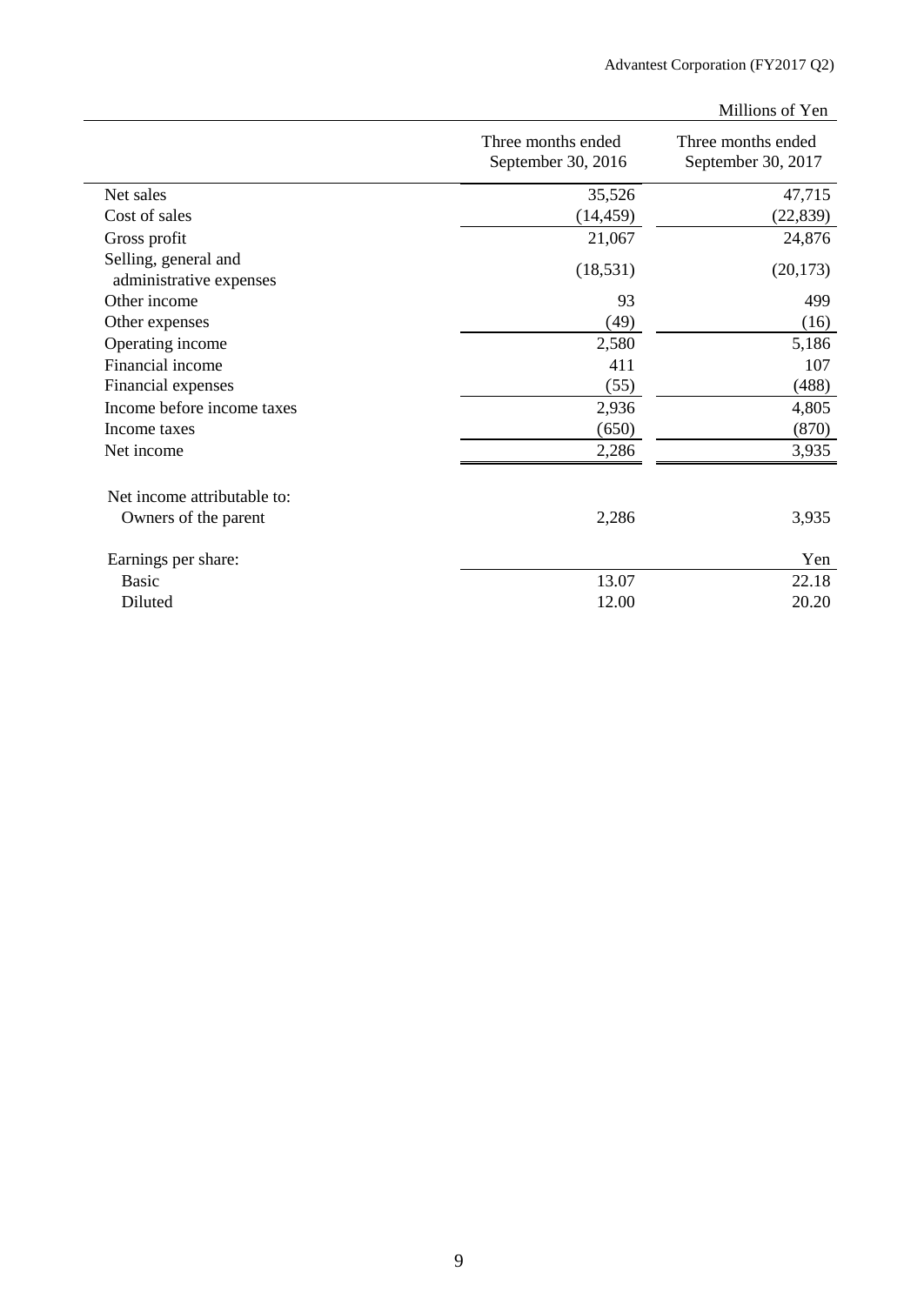|                                                                  |                                        | Millions of Yen                        |
|------------------------------------------------------------------|----------------------------------------|----------------------------------------|
|                                                                  | Six months ended<br>September 30, 2016 | Six months ended<br>September 30, 2017 |
| Net income                                                       | 7,261                                  | 4,926                                  |
| Other comprehensive income                                       |                                        |                                        |
| Items that may be subsequently reclassified to profit or loss    |                                        |                                        |
| Exchange differences on translation of foreign operations        | (10,013)                               | 1,202                                  |
| Net change in fair values of available-for-sale financial assets | (187)                                  | (558)                                  |
| Total other comprehensive income                                 | (10,200)                               | 644                                    |
| Total comprehensive income for the period                        | (2,939)                                | 5,570                                  |
| Comprehensive income attributable to:                            |                                        |                                        |
| Owners of the parent                                             | (2,939)                                | 5,570                                  |

# Condensed Consolidated Statements of Comprehensive Income

|                                                                  |                                          | Millions of Yen                          |
|------------------------------------------------------------------|------------------------------------------|------------------------------------------|
|                                                                  | Three months ended<br>September 30, 2016 | Three months ended<br>September 30, 2017 |
| Net income                                                       | 2,286                                    | 3,935                                    |
| Other comprehensive income                                       |                                          |                                          |
| Items that may be subsequently reclassified to profit or loss    |                                          |                                          |
| Exchange differences on translation of foreign operations        | (1,111)                                  | 504                                      |
| Net change in fair values of available-for-sale financial assets | (75)                                     | 14                                       |
| Total other comprehensive income                                 | (1,186)                                  | 518                                      |
| Total comprehensive income for the period                        | 1,100                                    | 4,453                                    |
| Comprehensive income attributable to:                            |                                          |                                          |
| Owners of the parent                                             | 1,100                                    | 4,453                                    |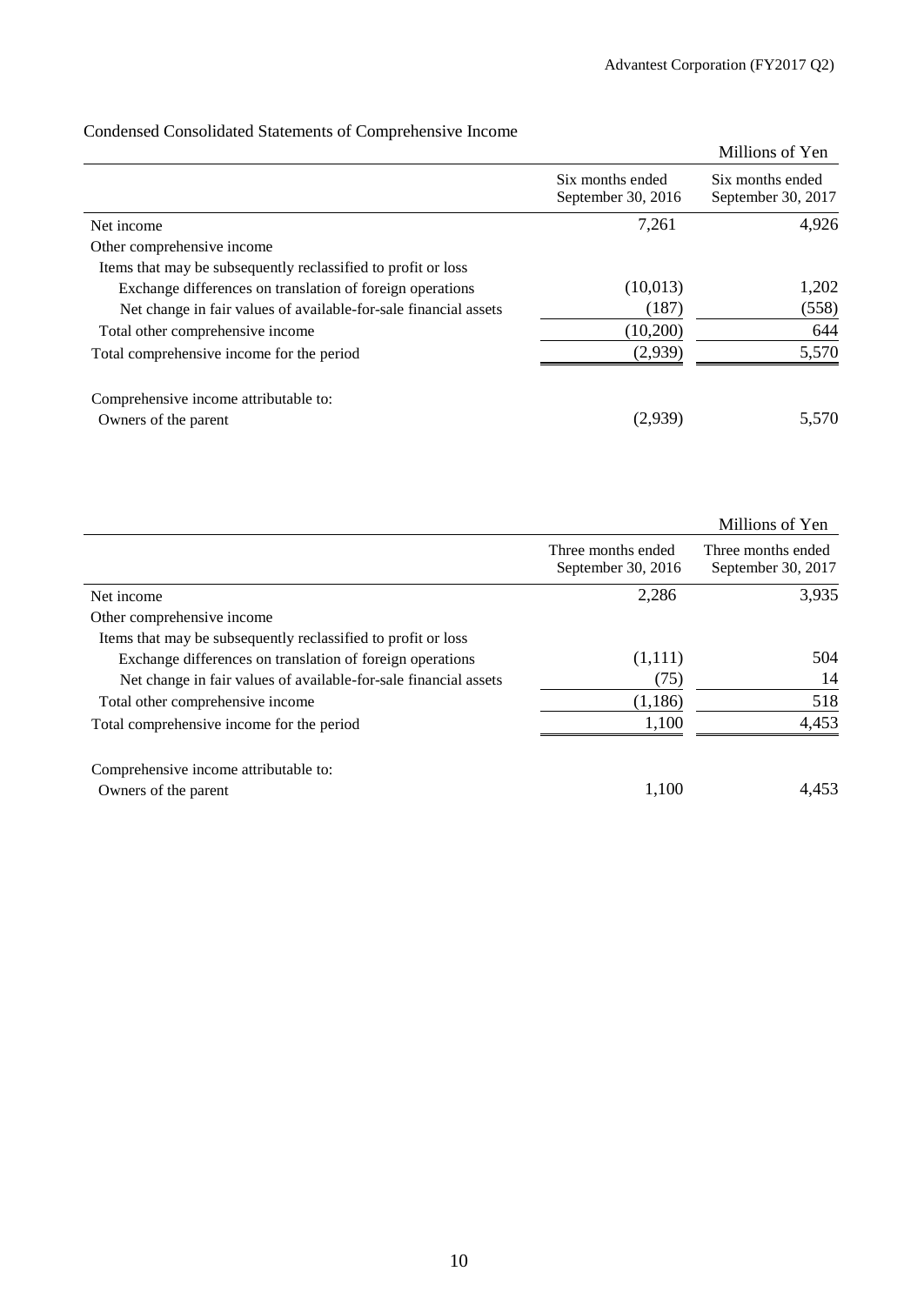# (3) Condensed Consolidated Statements of Changes in Equity

Six months ended September 30, 2016

| Equity attributable to owners of the parent<br>Other<br>Share<br>Retained<br>Treasury<br>Share<br>Total  |          |
|----------------------------------------------------------------------------------------------------------|----------|
|                                                                                                          |          |
| Total<br>components<br>shares<br>earnings<br>capital<br>premium<br>Equity<br>of equity                   |          |
| 93,619<br>32,363<br>44,478<br>(94, 585)<br>105,190<br>6,173<br>93,619<br>Balance at April 1, 2016        |          |
| Net income<br>7,261<br>7,261<br>7,261                                                                    |          |
| (10,200)<br>(10,200)<br>Other comprehensive income<br>(10,200)                                           |          |
| Total comprehensive income<br>7,261<br>(10,200)<br>(2,939)<br>(2,939)<br>for the period                  |          |
| $\boldsymbol{0}$<br>Purchase of treasury shares<br>$\Omega$                                              | $\theta$ |
| (1,249)<br>675<br>Disposal of treasury shares<br>(195)<br>2,119                                          | 675      |
| Dividends<br>(1,746)<br>(1,746)<br>(1,746)                                                               |          |
| 175<br>175<br>Share-based payments                                                                       | 175      |
| Total transactions with the<br>(20)<br>2,119<br>(2,995)<br>(896)<br>owners                               | (896)    |
| 89,784<br>109,456<br>(4,027)<br>89,784<br>32,363<br>44,458<br>(92, 466)<br>Balance at September 30, 2016 |          |

Six months ended September 30, 2017

Millions of Yen

|                                              |                         | Equity attributable to owners of the parent |                    |                      |                                  |         |                 |  |
|----------------------------------------------|-------------------------|---------------------------------------------|--------------------|----------------------|----------------------------------|---------|-----------------|--|
|                                              | <b>Share</b><br>capital | <b>Share</b><br>premium                     | Treasury<br>shares | Retained<br>earnings | Other<br>components<br>of equity | Total   | Total<br>Equity |  |
| Balance at April 1, 2017                     | 32,363                  | 44,319                                      | (86,039)           | 113,676              | 5,198                            | 109,517 | 109,517         |  |
| Net income                                   |                         |                                             |                    | 4,926                |                                  | 4,926   | 4,926           |  |
| Other comprehensive income                   |                         |                                             |                    |                      | 644                              | 644     | 644             |  |
| Total comprehensive income<br>for the period |                         |                                             |                    | 4,926                | 644                              | 5,570   | 5,570           |  |
| Purchase of treasury shares                  |                         |                                             | (1)                |                      |                                  | (1)     | (1)             |  |
| Disposal of treasury shares                  |                         | (250)                                       | 2,328              | (1,147)              |                                  | 931     | 931             |  |
| Dividends                                    |                         |                                             |                    | (2,122)              |                                  | (2,122) | (2,122)         |  |
| Total transactions with the<br>owners        |                         | (250)                                       | 2,327              | (3,269)              |                                  | (1,192) | (1,192)         |  |
| Balance at September 30, 2017                | 32,363                  | 44,069                                      | (83,712)           | 115,333              | 5,842                            |         | 113,895 113,895 |  |
|                                              |                         |                                             |                    |                      |                                  |         |                 |  |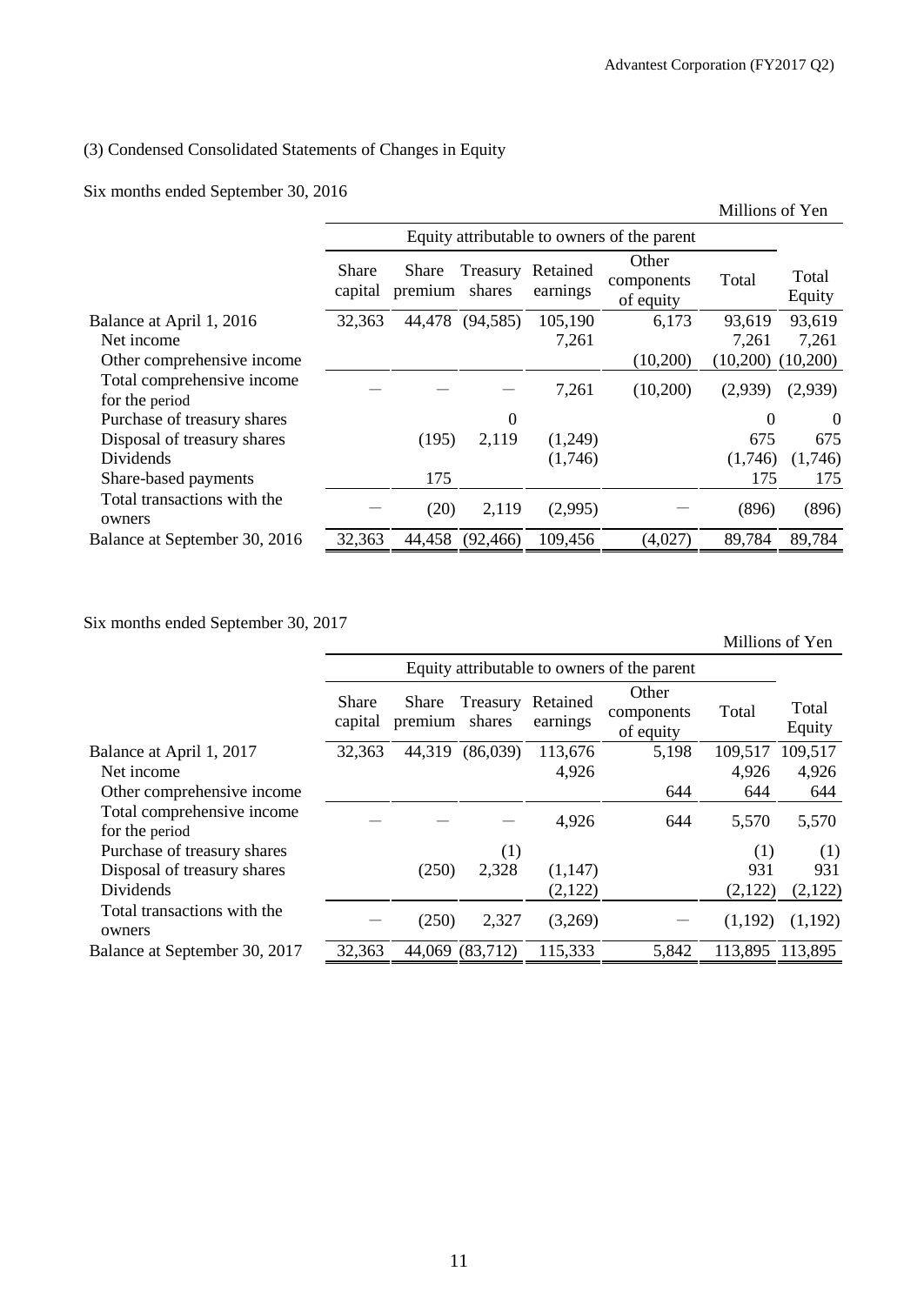(4)Condensed Consolidated Statements of Cash Flows

|                                                                  |                    | Millions of Yen    |
|------------------------------------------------------------------|--------------------|--------------------|
|                                                                  | Six months ended   | Six months ended   |
|                                                                  | September 30, 2016 | September 30, 2017 |
| Cash flows from operating activities:                            |                    |                    |
| Income before income taxes                                       | 9,115              | 6,372              |
| Adjustments to reconcile income before income taxes              |                    |                    |
| to net cash provided by (used in) operating activities:          |                    |                    |
| Depreciation and amortization                                    | 2,351              | 2,373              |
| Gain on sales of available-for-sale financial assets             | (226)              | (349)              |
| Changes in assets and liabilities:                               |                    |                    |
| Trade and other receivables                                      | 7,979              | 2,525              |
| Inventories                                                      | (1,160)            | (3,395)            |
| Trade and other payables                                         | 1,067              | 3,083              |
| Warranty provisions                                              | 32                 | 87                 |
| Retirement benefit liabilities                                   | 941                | 983                |
| Other                                                            | 256                | 844                |
| Subtotal                                                         | 20,355             | 12,523             |
| Interest and dividends received                                  | 167                | 245                |
| Interest paid                                                    | (112)              | (48)               |
| Income taxes paid                                                | (2,166)            | (1,691)            |
|                                                                  |                    |                    |
| Net cash provided by (used in) operating activities              | 18,244             | 11,029             |
| Cash flows from investing activities:                            |                    |                    |
| Proceeds from sale of available-for-sale financial assets        | 626                | 851                |
| Purchases of available-for-sale financial assets                 |                    | (216)              |
| Proceeds from sale of property, plant and equipment              | 28                 | 1,819              |
| Purchases of property, plant and equipment                       | (1,972)            | (1,289)            |
| Purchases of intangible assets                                   | (225)              | (401)              |
| Other                                                            | 103                | 39                 |
| Net cash provided by (used in) investing activities              | (1,440)            | 803                |
|                                                                  |                    |                    |
| Cash flows from financing activities:                            |                    |                    |
| Proceeds from disposal of treasury shares                        | 675                | 936                |
| Redemption of bonds                                              |                    | (15,000)           |
| Dividends paid                                                   | (1,743)            | (2,121)            |
| Other                                                            | (32)               | (8)                |
| Net cash provided by (used in) financing activities              | (1,100)            | (16, 193)          |
| Net effect of exchange rate changes on cash and cash equivalents | (6,044)            | 784                |
| Net change in cash and cash equivalents                          | 9,660              | (3,577)            |
| Cash and cash equivalents at beginning of period                 | 85,430             | 95,324             |
| Cash and cash equivalents at end of period                       | 95,090             | 91,747             |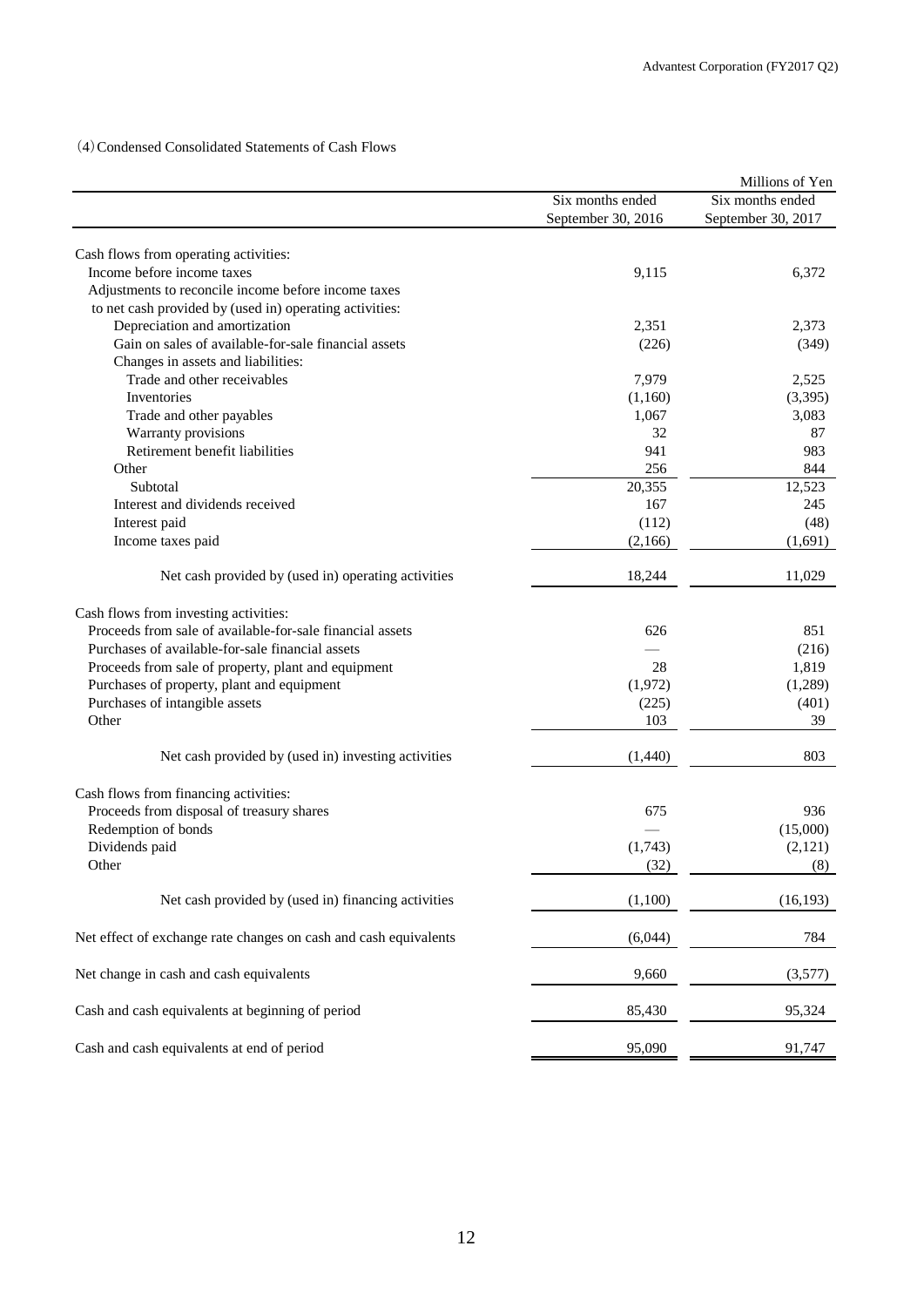# (5) Notes to the Condensed Consolidated Financial Statements

(Notes on Going Concern): None

## (Segment Information)

#### Six months ended September 30, 2016 Millions of Yen

| $\frac{1}{20}$ months ended beptended $\frac{1}{20}$ , $\frac{1}{2010}$                        | Semiconductor<br>and Component<br><b>Test System</b><br><b>Business</b> | Mechatronics<br>System<br><b>Business</b> | Services.<br>Support and<br>Others | Elimination<br>and Corporate | Consolidated |
|------------------------------------------------------------------------------------------------|-------------------------------------------------------------------------|-------------------------------------------|------------------------------------|------------------------------|--------------|
| Net sales                                                                                      |                                                                         |                                           |                                    |                              |              |
| Net sales to unaffiliated customers                                                            | 51,334                                                                  | 10,857                                    | 14,004                             |                              | 76,195       |
| Inter-segment sales                                                                            | 4                                                                       | 34                                        |                                    | (38)                         |              |
| Total                                                                                          | 51,338                                                                  | 10,891                                    | 14,004                             | (38)                         | 76,195       |
| Segment income (loss)<br>(operating income (loss) before share<br>option compensation expense) | 11,507                                                                  | (1,410)                                   | 1,594                              | (3,198)                      | 8,493        |
| Adjustment:<br>Share option compensation expense                                               |                                                                         |                                           |                                    |                              | (175)        |
| Operating income                                                                               |                                                                         |                                           |                                    |                              | 8,318        |
| Financial income                                                                               |                                                                         |                                           |                                    |                              | 908          |
| Financial expenses                                                                             |                                                                         |                                           |                                    |                              | (111)        |
| Income before income taxes                                                                     |                                                                         |                                           |                                    |                              | 9,115        |

#### Six months ended September 30, 2017 Millions of Yen

#### Semiconductor and Component Test System **Business** Mechatronics System Business Services, Support and **Others** Elimination Elimination Consolidated<br>and Corporate Consolidated Net sales Net sales to unaffiliated customers  $\begin{vmatrix} 57,636 \\ 16,845 \end{vmatrix}$  13,931  $\begin{vmatrix} 13,931 \\ -13,931 \end{vmatrix}$  88,412 Inter-segment sales  $26 \mid -| - | - |$  (26) Total 157,662 16,845 13,931 (26) 88,412 Segment income (loss) (operating income (loss) before share option compensation expense) 7,687 651 1,133 (2,059) 7,412 Adjustment: Share option compensation expense  $\begin{vmatrix} -1 & -1 & -1 \\ -1 & -1 & -1 \end{vmatrix}$  -Operating income  $7,412$ Financial income - - - - 561 Financial expenses  $(1,601)$ Income before income taxes  $6,372$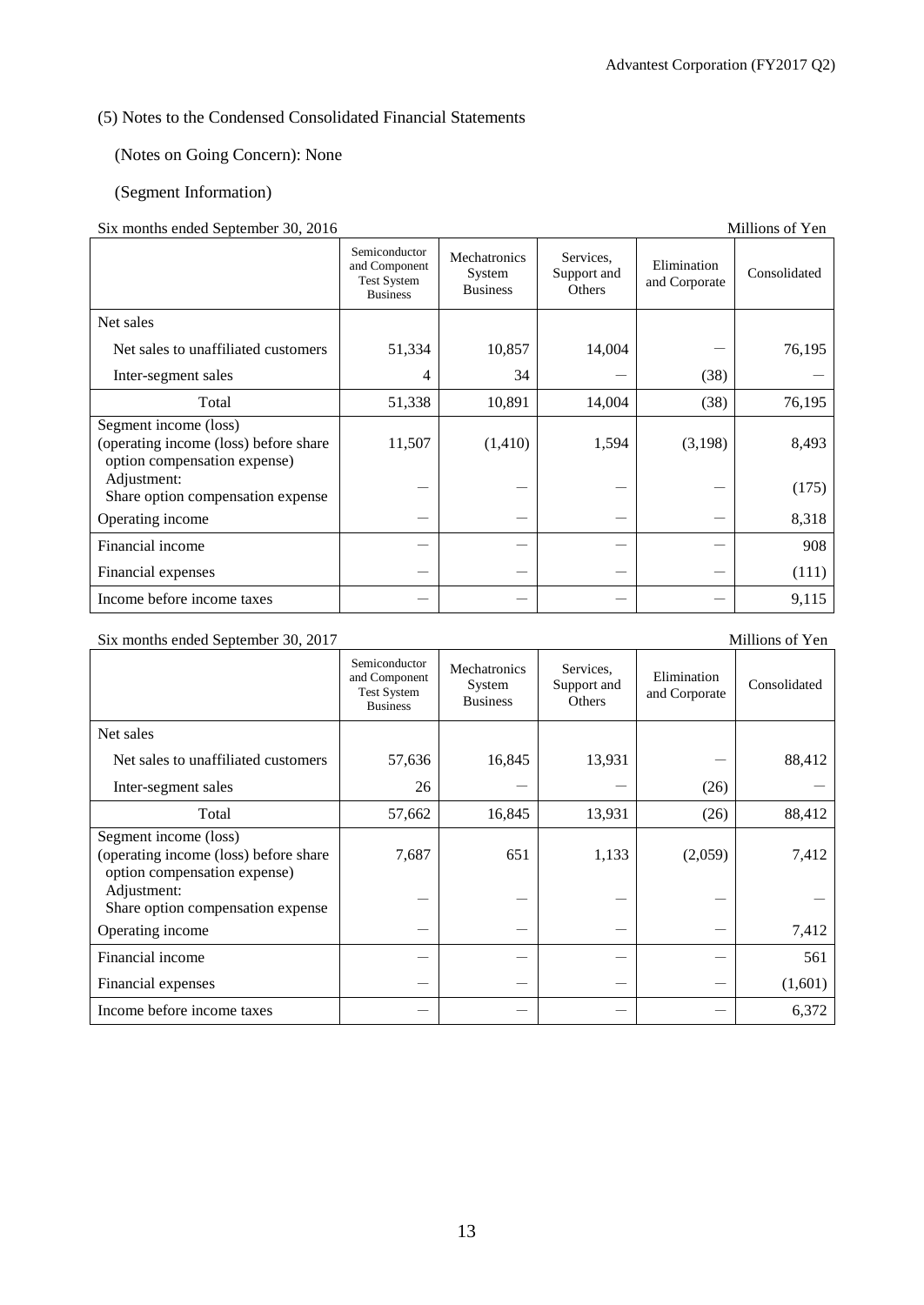#### Three months ended September 30, 2016 Millions of Yen

|                                                                                                | Semiconductor<br>and Component<br><b>Test System</b><br><b>Business</b> | Mechatronics<br>System<br><b>Business</b> | Services,<br>Support and<br>Others | Elimination<br>and Corporate | Consolidated |
|------------------------------------------------------------------------------------------------|-------------------------------------------------------------------------|-------------------------------------------|------------------------------------|------------------------------|--------------|
| Net sales                                                                                      |                                                                         |                                           |                                    |                              |              |
| Net sales to unaffiliated customers                                                            | 22,651                                                                  | 5,734                                     | 7,141                              |                              | 35,526       |
| Inter-segment sales                                                                            |                                                                         |                                           |                                    |                              |              |
| Total                                                                                          | 22,651                                                                  | 5,734                                     | 7,141                              |                              | 35,526       |
| Segment income (loss)<br>(operating income (loss) before share<br>option compensation expense) | 3,468                                                                   | (425)                                     | 960                                | (1,248)                      | 2,755        |
| Adjustment:<br>Share option compensation expense                                               |                                                                         |                                           |                                    |                              | (175)        |
| Operating income                                                                               |                                                                         |                                           |                                    |                              | 2,580        |
| Financial income                                                                               |                                                                         |                                           |                                    |                              | 411          |
| Financial expenses                                                                             |                                                                         |                                           |                                    |                              | (55)         |
| Income before income taxes                                                                     |                                                                         |                                           |                                    |                              | 2,936        |

#### Three months ended September 30, 2017 Millions of Yen

#### Semiconductor and Component Test System Business Mechatronics System Business Services, Support and **Others** Elimination Elimination Consolidated<br>and Corporate Consolidated Net sales Net sales to unaffiliated customers  $\begin{array}{|c|c|c|c|c|c|c|c|c|} \hline 30,979 & 9,657 & 7,079 & - & 47,715 \ \hline \end{array}$ Inter-segment sales  $26 \mid - \mid - \mid - \mid (26)$ Total 19,005 9,657 7,079 (26) 47,715 Segment income (loss) (operating income (loss) before share option compensation expense) 5,129 731 429 (1,103) 5,186 Adjustment: Share option compensation expense Operating income - - - - 5,186 Financial income  $107$ Financial expenses  $(488)$ Income before income taxes - - - - 4,805

(Notes)

1. Advantest uses the operating income (loss) before share option compensation expense for management's analysis of business segment results.

2. Segment income (loss) is presented on the basis of operating income (loss) before share option compensation expense.

3. Inter-segment sales are based on market prices.

4. Adjustments to segment income in Corporate principally represent corporate general and administrative expenses and research and development expenses related to fundamental research activities that are not allocated to operating segments.

## 14